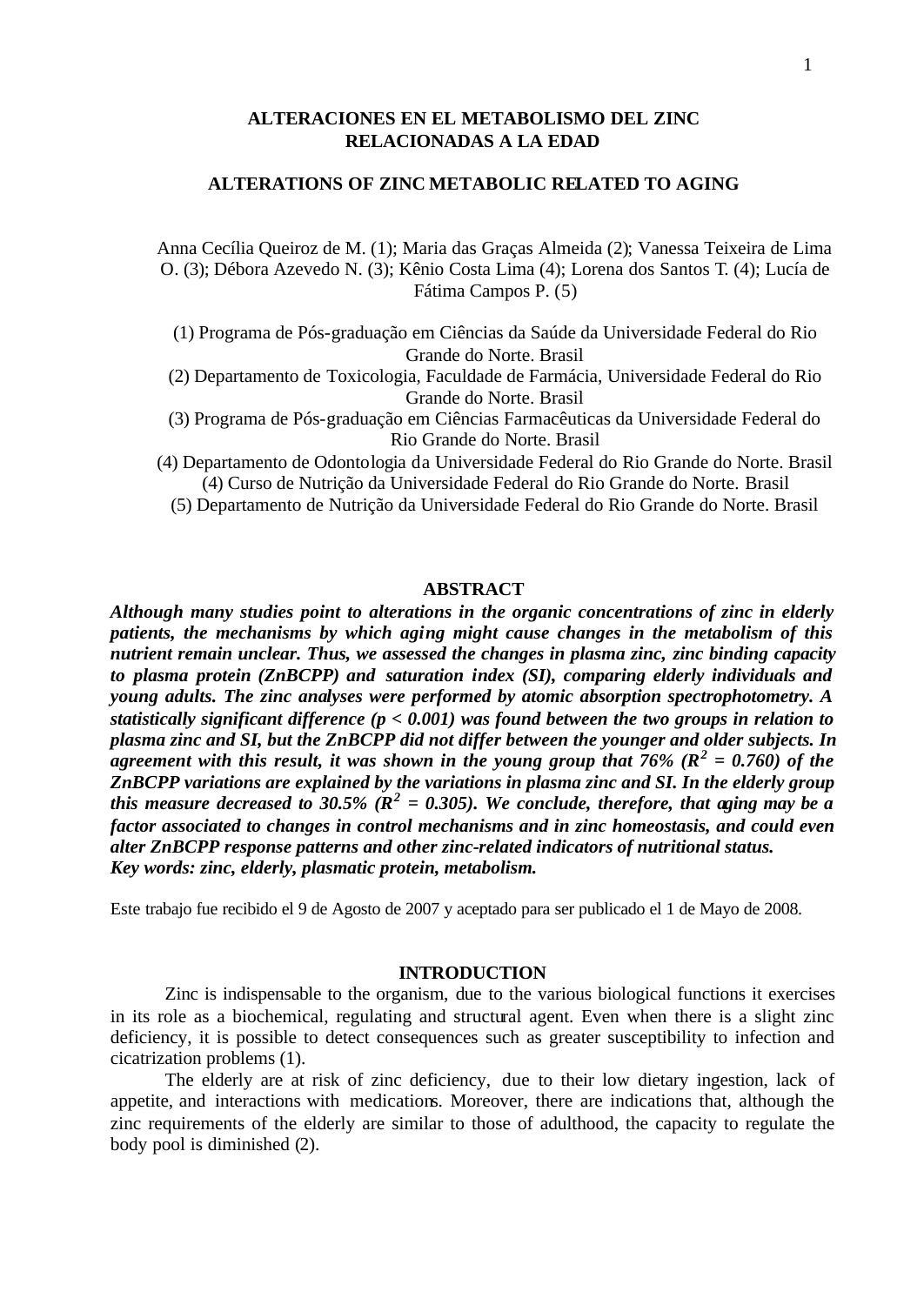Although there is much evidence that zinc deficiency, even a slight degree, is prevalent worldwide, particularly in specific population groups, such as the elderly, a totally reliable method to assess it has yet to be established (3).

Most studies, especially epidemiological, use plasma zinc as the measuring parameter. However, despite its convenience, this indicator is not considered to be sensitive enough to diagnose zinc status in the organism, since it is subject to circadian variations (4).

Therefore, more than one parameter must be used to perform this diagnosis. One of these parameters is Zinc Binding Capacity to Plasma Protein

In humans, serum zinc is nearly totally protein-bound, primarily to albumin and  $\phi$ macroglobulin; and to a lesser extent to amino acids and transferrin. In healthy individuals it has been observed that the greater part of total serum zinc is bound to albumin and that only a small amount is bound to  $a_2$ - macroglobulin. This means that the measure of serum albumin and of total serum zinc can be used to estimate a physiologically important fraction of serum zinc in healthy patients (5).

 In some situations, zinc binding to proteins is a result of the plasma zinc transfer to intracellular sites, which normally occurs after surgery or similar stressful events. Under more stable clinical conditions, nearly all the plasma zinc is bound to proteins, and changes in it concentration occur in response to factors unrelated to the availability of this metal (6).

The method that determines zinc-binding capacity in serum or plasma is based that a known amount of zinc ions saturate the protein carriers of this metal. Non-residual zinc or free zinc (not protein-bound) is determined by a reaction with magnesium hydroxicarbonate, which has a relatively high solubility. However, the product of this reaction, zinc hydroxide, has low solubility, precipitates immediately and, even if the reaction is displaced in the inverse direction, this compound continues to precipitate. This method ensures, however, that all the non proteinbound zinc is eliminated (or quelated) when there is excessive basic magnesium carbonate (7).

Some authors have reported that the Zinc Binding Capacity to Plasma Protein the only technique using serum is useful in determining moderate states of zinc deficiency and is more reliable that the simple measuring of zinc in these compartments (8– 10).

Thus, the aim of this study was to assess plasma zinc and ZnBCPP in adults and elderly individuals, to determine zinc-related changes in nutritional status caused by the aging process.

## **SUBJETCS AND METHOD**

A cross-sectional study was conducted in a group of elderly subjects older than 60 years of age, of both sexes ( $n = 14$ ); and the other group was composed of university undergraduates (n  $= 57$ ) from the city of Natal, Brazil. The subjects were chosen randomly from those who declared themselves healthy and who had no history of chronic diseases and/or health problems in the previous year. The elderly underwent the Mini-Mental State Examination. The following exclusion criteria were established: the presence of gastrointestinal disorders, obesity or current malnutrition, chronic and/or acute diseases and the use of vitamin-mineral supplementation or other medication that might interfere in normal zinc metabolism. The study was approved by the Research Ethics Committee of the Federal University of Rio Grande do Norte (UFRN).

The zinc plasma dosage was calculated by atomic absorption spectrophotometry according to the method proposed by Rodriguez et al. (11), and the Zinc Binding Capacity to Plasma Protein (ZnBCPP) was determined using methodology standardized by Argemi et al. (10) and Cunningham et al. (8), modified by Pedrosa et al. (12).

Two 0.5 mL aliquots of plasma were removed and mixed in equal volume of a standard zinc solution of 10 mcg Zn/mL. The addition, in serum or in plasma, of a known amount of zinc ions, aimed at saturating the carrier proteins of this metal. The plasma proteins were then precipitated, with the addition of 85 mg of magnesium hydroxicarbonate and 4 mL of ultrapure water (MILLI-Q), which enabled the quantification of the free zinc (non protein-bound). After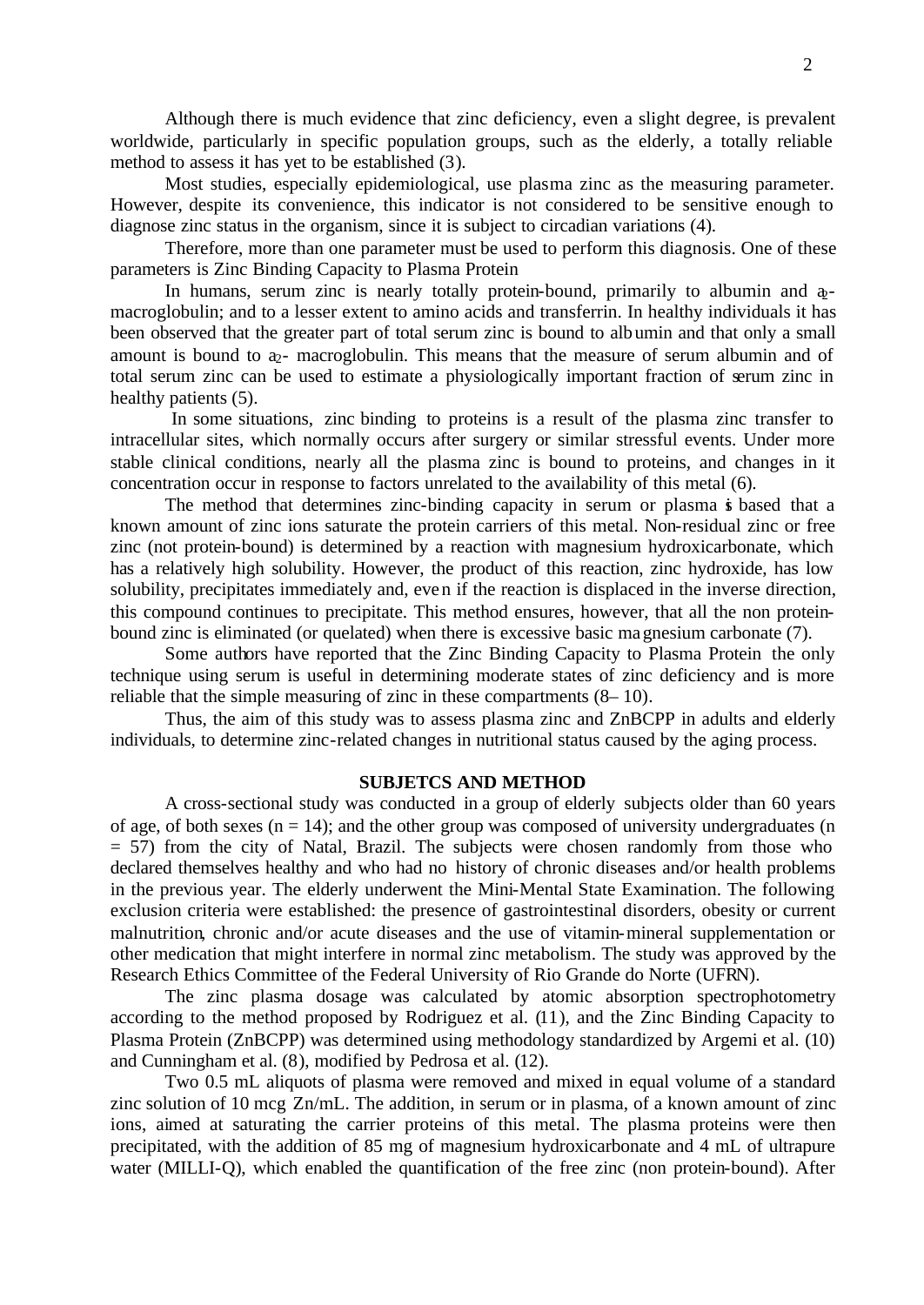centrifugation, the amount of zinc in the supernatant was analyzed by atomic absorption spectrophotometry (SPECTRA VARIAN AA-200). The results were expressed in  $\mu$ gzn/g of plasma protein.

The saturation index was calculated according to Arcasoy et al. (13), using the %SI formula (plasma Zn/ZnBCPP x 100).

The plasma proteins were measured colorimetrically with the BioSystems total protein kit.

To calculate Body Mass Index (BMI) we measured weight on a digital scale and height with a non-extendable tape measure.

Dietary zinc was assessed in the older group by a 3-day food record and in the younger group by a 24-hour record, and all data were subsequently analyzed with the Virtual Nutri program, version 1.0.

Student's t-test was used to analyze the independent samples and Pearson's correlation coefficient between the dependent variables was calculated considering a confidence interval of 95%. The linear regression model comprised backward selection between the plasma zinc variables, zinc binding capacity to plasma protein and saturation index, using SPSS software.

# **RESULTS AND DISCUSSION**

Table 1 shows that the assessed groups had normal BMI and total protein values. The volunteers of this study, in general, had a good socioeconomic level, that is, they had access to health services and nutritional food. This situation is reflected in the concentration of plasma proteins, in which no statistical difference was found between the younger and older groups.

Plasma protein concentration is one of the parameters used to obtain ZnBCPP, whose alterations may influence this concentration. Since both groups had normal concentrations values with no significant difference between them, this result suggests that this variable had a low impact on the other results of the study.

| <b>Groups</b>                                 |                                            | Older group      |                   | Younger group    |  |
|-----------------------------------------------|--------------------------------------------|------------------|-------------------|------------------|--|
| <b>Variables</b>                              | $(n=14)$                                   |                  | $(n=57)$          |                  |  |
| Age (years)                                   |                                            | $70.0 (\pm 8.1)$ |                   | $22.8 (\pm 3.3)$ |  |
| <b>Sex</b>                                    | Female                                     | Male             | Female            | Male             |  |
|                                               | 64.3%                                      | 35.7%            | 57.9%             | 42.1%            |  |
| $\text{BMI}^{\text{a}}$ (kg/cm <sup>2</sup> ) |                                            | 24.1 $(\pm 2.8)$ |                   | $22.3 (\pm 2.6)$ |  |
| <b>Total</b><br><b>Plasma</b><br>(g/dL)       | Proteins <sup>b</sup><br>7.5 ( $\pm$ 0.78) |                  | 7.8 ( $\pm$ 0.46) |                  |  |

## **TABLE 1 General characterization of the older and younger groups**

 $\alpha$ <sup>a</sup>Body Mass Index  $\beta$ Student's t-test (p= 0.161)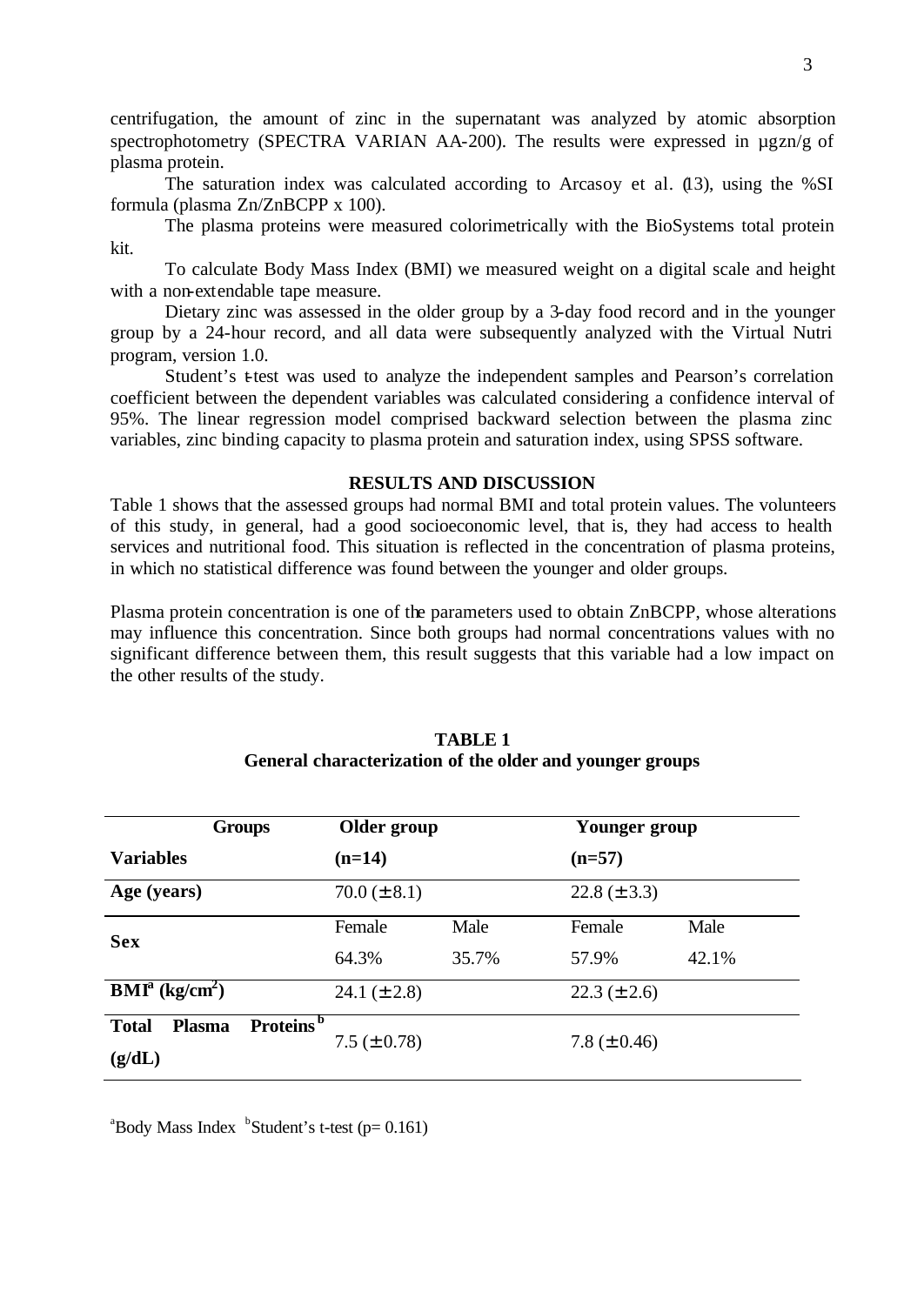To assess the zinc x plasma protein relation, we performed a study that evaluated zinc distribution after acute myocardial infarction. An excellent correlation was observed between total zinc and protein-bound zinc, but practically no relation was found between zinc and its plasma carriers (albumin and  $a-2$ -macroglobulin) (14). The author suggests that the relation between zinc and plasma proteins is established by some additional factor and not only as a function of the amount of mineral in the organism and the presence of free carriers.

We suggest, therefore, that the aging process is one of the passive factors influencing this relation and the metabolic regulation of zinc.

Jong et al. (15) assessed a cohort of New Zealand women, whose plasma protein levels were normal, and found low plasma zinc values among the elderly and no association between this zinc parameter and the ingestion of the mineral. A similar situation was found by PEPERSACK et al (16), who evaluated elderly hospitalized patients, and also found no relation between low plasma zinc levels and the amount of plasma proteins. These results reinforce the need for other markers to better interpret and/or assess the zinc x plasma protein relation.

Table 2 shows the group differences in zinc concentration and in the saturation of its carriers, which seems to indicate changes in the metabolism of this mineral, possible related to age.

### **TABLE 2**

### **Zinc related nutritional status variables of the younger and older groups**

| $(n=57)$                            |
|-------------------------------------|
|                                     |
|                                     |
| $104.19 \ (\pm 14.13)$<br>p < 0.001 |
| $15.48 \ (\pm 3.30)$<br>p < 0.001   |
| $p = 0.090$                         |
| $88.88 \ (\pm 14.61)$               |
|                                     |

#### CI 95(%)

Although the plasma zinc values of the two groups were in the normal range, which is from 70 to 120 ug Zn/dL (17), there was a statistical difference between the older and younger subjects, finding also observed in plasma protein saturation, which was lower in the elderly. That is, there was less zinc bound to this group and therefore more free carriers, theoretically passive of being occupied by a larger amount of the mineral.

There was no statistical difference between the groups in relation to ZnBCPP, although it was higher in the elderly group. However, in the context formed by the other indicators, with plasma zinc and the saturation index differing statistically between the groups, a larger ZnBCPP value was expected than that found in the elderly subjects.

This being so, no proportional increase in ZnBCPP was found as a response to plasma zinc and the saturation index.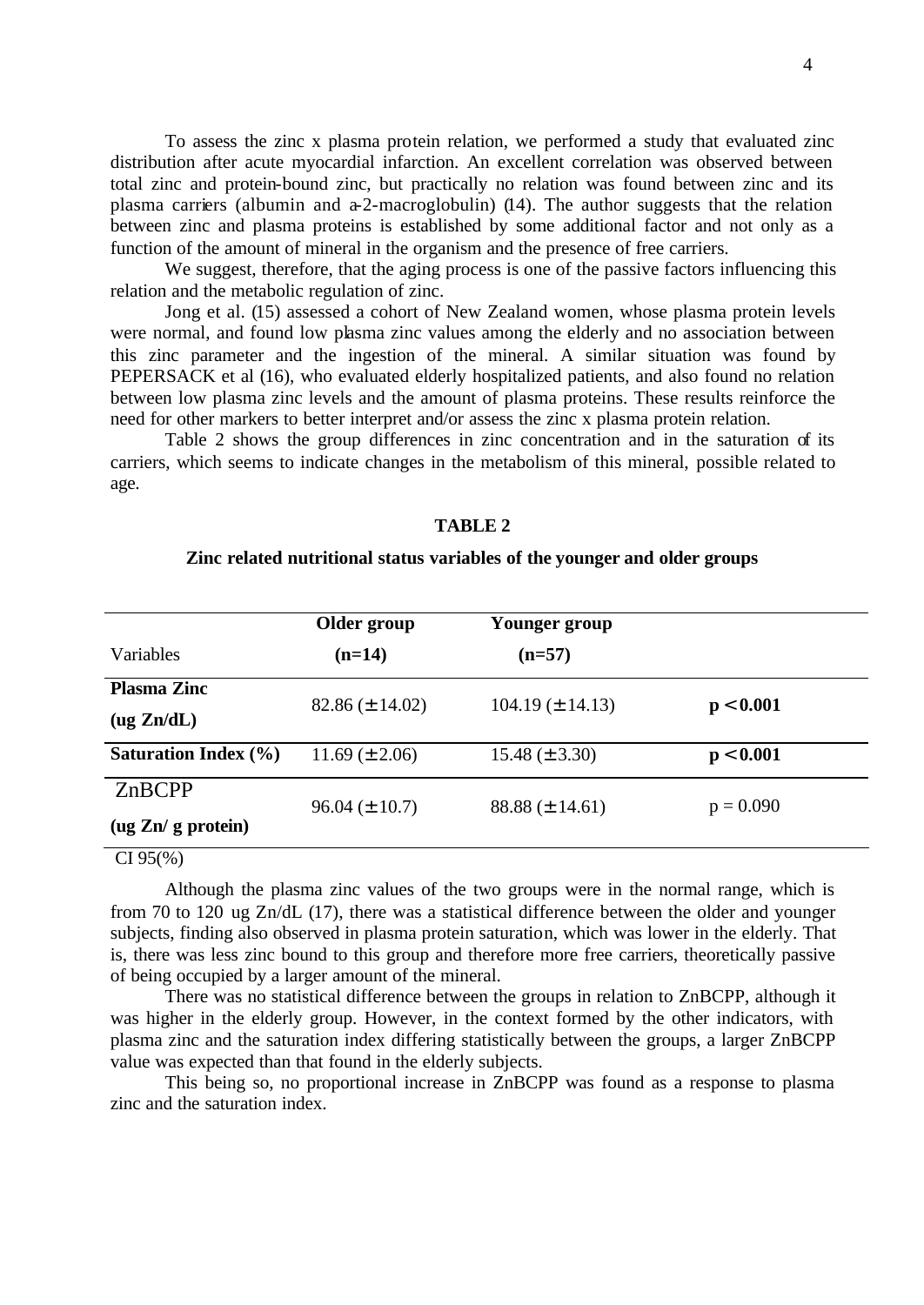The dietary ingestion of zinc/day was  $9.73 \pm 0.91$  mg in the younger group and  $9.41 \pm$ 1.0 in the older group, without statistically significant differences between them ( $p = 0.8642$ ). Thus, we can deduce that the amount of dietary zinc has no effect on the differences found between the groups, in terms of plasma zinc and saturation index.

We can infer, therefore, that the older group had less "desire" and/or "competence" in binding zinc to the plasma protein pool, suggesting changes in zinc homeostasis. This could represent a greater difficulty in organic supply owing to a shortage and/or need to increase the continuous offer of zinc to reestablish this equilibrium.

The apparent change in the strength of this relation, where we can apparently relate aging with a smaller association between plasma protein saturation, plasma zinc and ZnBCPP, leads us to speculate about the differences between young adults and the elderly in dealing with high zinc doses, administered via supplements and/or their dietary effectiveness.

Grosshauer et al. (18) assessed ZnBCPP in athletes, before and after a zinc supplementation program. One of the groups evaluated showed significant differences in plasma zinc and ZnBCPP values, before and after supplementation; that is, as the amount of zinc increased, there was an increase in zinc plasma and an inversely proportional concomitant decrease in protein-binding capacity, related to the organic status of the mineral.

A study by Faure et al (19) analyzed zinc metabolism using stable isotopes, comparing a group of young women (mean age of 36 years) and a group of institutionalized (mean age of 73 years) and non-institutionalized (mean age of 72 years) elderly patients. Although zinc ingestion was similar in all the groups, differences were found in the metabolism of the mineral, in relation to the duration of the zinc in the plasma. The authors suggest that this may be related, among other factors, to the aging process and to some alteration in plasma protein-bound zinc.

Linear regression analysis showed that, in the younger group, the variations in ZnBCPP are explained in 76% ( $\mathbb{R}^2 = 0.760$ ) of the cases by plasma zinc variations and the saturation index. In the older group this response decreased to 30.5% ( $R^2 = 0.305$ ). That is, there is a clear indication of changes in the mechanisms of zinc homeostasis related to aging, which involve alterations in the response patterns of ZnBCPP to the organic concentrations of zinc and their relation with the other zinc parameters in the organism.

Briefly, we observed this change in response pattern of the indicators, when we compared the older and younger groups, since, although the elderly apparently have more "space" to bind the zinc. This is reflected by a lower saturation index and lower amount of plasma zinc. This was also shown in the ZnBCPP, that is, although there is more space, the plasma proteins have seemingly less desire or ability to bind/capture zinc.

Mocchegiani et al (20) suggested that these changes in the binding of zinc to carrier proteins observed in aging may be considered potential markers to assess organism aging and a factor to be considered when defining proper diet for this stage of life.

Furthermore, Ravaglia et al. (21) and Savarino et al. (22) assessed groups at different life stages and found that, even among the elderly, there are differences between plasma zinc patterns, which seems to decline proportionally to age, being lower, for example, in 90 year-old individuals than in 70 year-old.

Mocchegiani et al. (23) offer evidence for understanding these mechanisms. According to these authors, over the course of the aging process there is an overexpression of some zincbinding proteins such as metalloproteins and a-2-macroglobulin, which decreases zinc bioavailability in the organism. It is even speculated that this is one of the causes of immune function deficiency in the elderly.

We conclude therefore, that aging may be a factor associated to changes in control mechanisms and zinc homeostasis. It may even alter the response patterns of ZnBCPP and the other indicators of zinc-related nutritional status.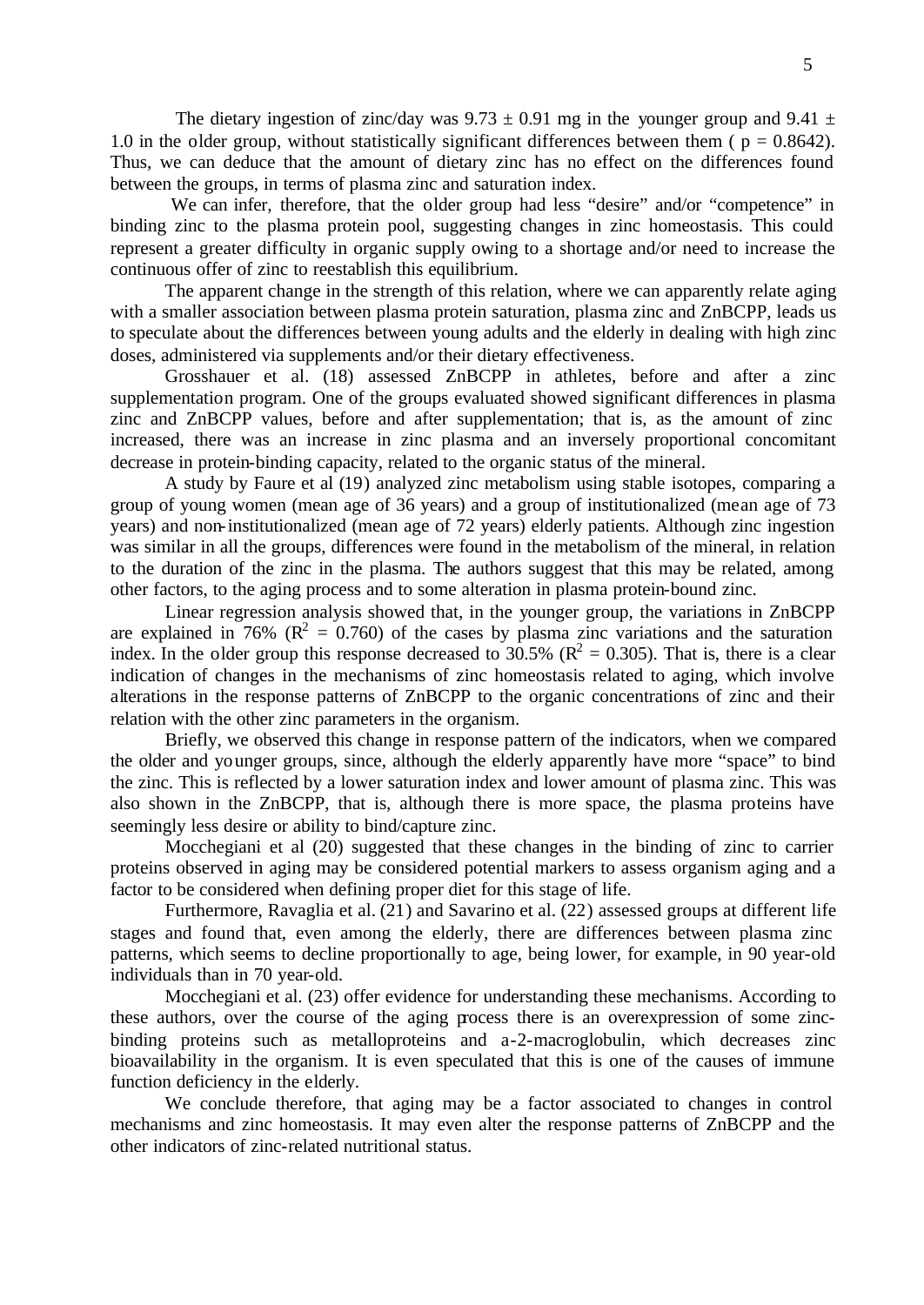We suggest new studies, focused on the plasma protein profile, ZnBCPP and the response to different zinc supplementation regimens in the elderly, to help in the implementation of differential clinical practices for this vulnerable group.

## **RESUMEN**

A pesar que muchos estudios indicarían que existen alteraciones en las concentraciones orgánicas del zinc en pacientes mayores, los mecanismos por los cuales el envejecimiento podría implicar cambios en el metabolismo de esta nutriente, aún permanecen pocos claros. Buscamos evaluar los cambios relativos al zinc plasmático, a la Capacidad de Ligación del Zinc a la Proteína Plasmática (ZnBCPP) y en el índice de Saturación (SI). Los análisis de zinc fueron realizados por espectrofotometría de absorción atómica, comparando personas mayores y adultos jóvenes. Una diferencia significativa fue encontrada (p< 0,001), entre los dos grupos, en relación al zinc plasmático e SI, siendo que la ZnBCPP no cambió entre los jóvenes y adultos mayores. Constatando este resultado, se demostró que en el grupo de jóvenes las variaciones en la ZnBCPP son explicadas en 76% (R<sup>2</sup>= 0,760) por las variaciones en el zinc plasmático en el SI. En el grupo de los mayores esta medida disminuye a  $30,5\%$  ( $R<sup>2</sup>= 0,305$ ). Concluimos que el envejecimiento puede ser un factor asociado a los cambios en los mecanismos de control y homeostasis del zinc, alternando los patrones de respuesta relativos a ZnBCPP y algunos otros indicadores del estado nutricional relativo al zinc.

Palabras claves: zinc, envejecimiento, proteínas plasmáticas, metabolismo.

Dirigir la correspondencia a:

Sra.

Anna Cecília Queiroz de Medeiros Centro de Ciências de Saúde Programa de pós-graduação em Ciências da Saúde Universidade Federal do Rio Grande do Norte – UFRN Av. General Cordeiro de Farias, s/n – Petrópolis Natal – RN, 59010180 Telefono–Fax: +55 84 3215 4220 E-mail: annacqm@yahoo.com.br Brasil

# **BIBLIOGRAFIA**

- 1. Anderson J.J.B., Allen J.C. Nutrition of macrominerals and trace elements. In: Goldberg I. (Ed.) Functional Foods: designer foods, pharmafoods, nutracelticals. Aspen Publication 1999; pp.323-354.
- 2. Roberts S.B., Hays N. P., 1999. Nutritional Requirements. In: Caballero B., Sadler M.J., Strain J.J. (Eds.) Encyclopedia of Human Nutrition. Academic Press 1999; pp.169-318.
- 3. Lowe, N.M. In search of a reliable marker of zinc status–are we nearly there yet?. Nutrition 2005;21:883-884.
- 4. Wood R.J.Assessment of marginal zinc status in humans. J Nutr 2000;130:1350-1354.
- 5. Kiilerich, S., Christiansen, C. Distribution of serum zinc between albumin and  $\alpha_2$ macroglobulin in patients with different zinc metabolic disorders. Clin Chim Acta 1986;154:7-18.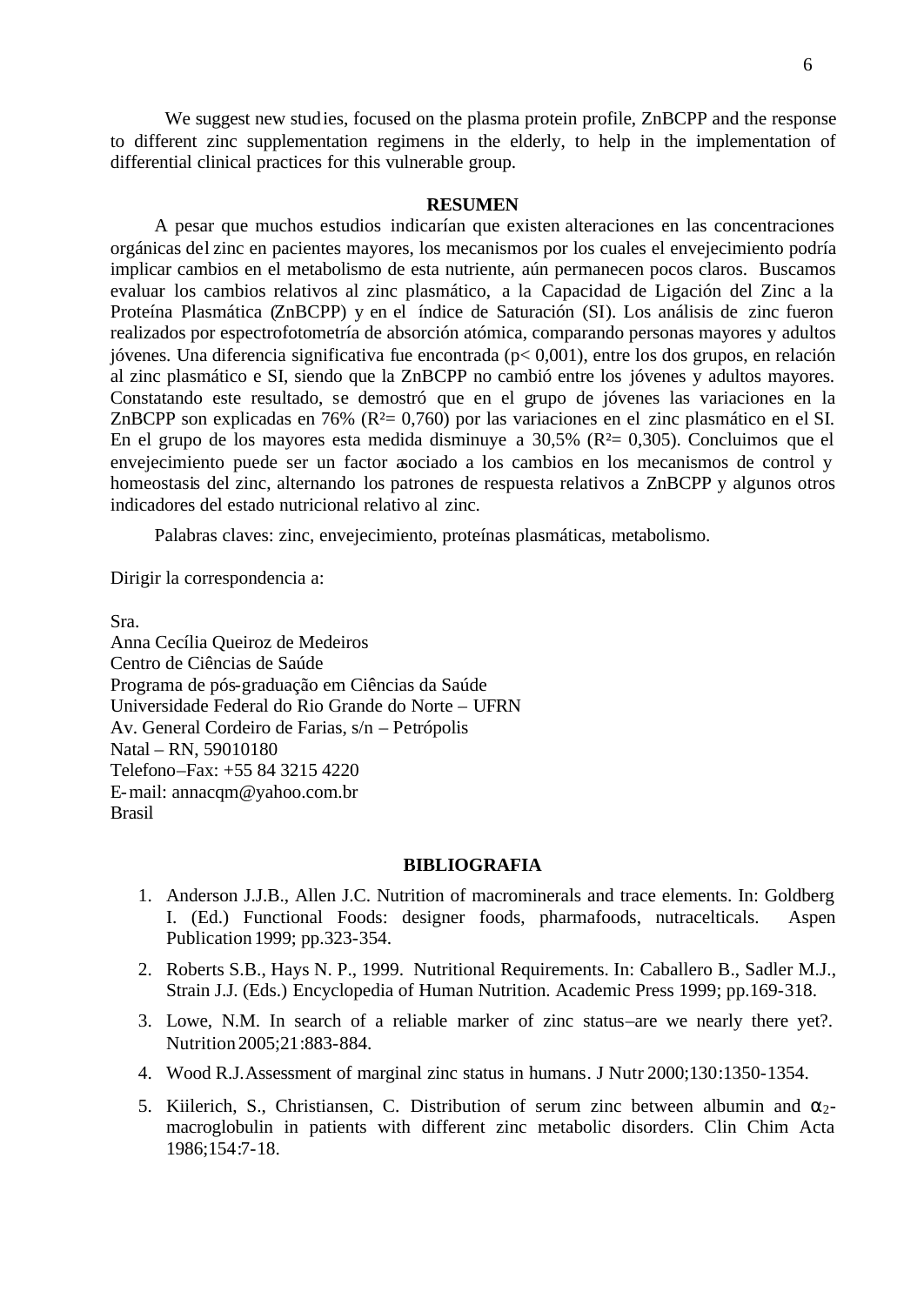- 6. Foote, J.W., Delves, H. T. Albumin bound and  $\alpha_2$ -macroglobulin bound zinc concentrations in the sera of healthy adults. J Clin Pathol 1984;37:1050-1054.
- 7. Argemi J., Serrano J., Gutiérrez M.C., Ruiz M.S., Gil A. Serum Zinc Binding Capacity in pregnant women. Ann Nutr Metab 1988; 32: 121-126.
- 8. Cunningham J.J., Fu A., Mearkle P.L., Brown R.G. Hyperzincuria in individuals with insulin-dependent diabetes mellitus: concurrent zinc status and the effect of high-dose zinc supplementation. Metabolism 1994;43:1558-1562.
- 9. Turull M.R., Argemi J., Gutierrez C., Lechuga J.L., Torra M. Evaluation of serum zincbinding capacity during childbirth, in newborn infants and during the menstrual cycle. Ann Nutr Metabolism 1994;38:20-27.
- 10. Rodriguez M.P., Narizano A., Demczylo V., Cid A. A simple method for the determination of zinc human plasma levels by flame atomic absorption spectrophotometry. At Spectrosc 1989; 10:68-70.
- 11. Pedrosa L.F.C., Spínola-Castro A., Matsumoto M., Len J., Schwartzmans F., Camargo L.P., Cozzolino S.M.F. Evaluation of zinc in children with type 1 diabetes mellitus. In: Roussel A.M., Anderson R.A., Favier A.E. (Eds.) Trace elements in man and animals. Plenum 2000, pp 511-513.
- 12. Arcasoy A., Canatan D., Sinav B., Kutlay L., Oguz N., Sen M. Serum zinc levels and zinc binding capacity in thalassemia. J Trace Elements Med Biol 2001; 15: 85-87.
- 13. Gomez, E., Diego, C., Orden, I., EIósegui, L.M., Borque, L., Escanero, J.F. Longitudinal study of serum copper and zinc levels and their distribution in blood proteins after acute myocardial infarction. J Trace Elements Med Biol 2000;14: 65 -70.
- 14. Jong, N., Gibson, R.S., Thomson, C. D., Ferguson, E. L., Mckenzie, J.E., Green, T.J., Horwath, C.C. Selenium and Zinc Status Are Suboptimal in a Sample of Older New Zealand Women in a Community-Based Study. J Nutr 2001;131:2677-2684.
- 15. Pepersack, T., Rotsaert, P., Benoit, F., Willems, D., Fuss, M., Bordoux, P., Duchateau, J. Prevalence of zinc deficiency and its clinical relevance among hospitalised elderly. Archives of Gerontol Geriatr 2001; 33:243–253.
- 16. Iyvengar, V., Woyttiez, J. Trace elements in human clinical specimens: evaluation of literature data to identify reference values. Clin Chem 1988; 34: 474-481.
- 17. Grosshauser, M., Becker, K., Riemann, D., Langner, J., Stangl, G.I., Eder, K. The effect of daily zinc supplementation on immune system of athletes. Trace Elements Electrolytes 2006; 23: 79-85.
- 18. Faure, P., Ducros, V., Couzy, F., Favier,A., Ferry, M. Rapidly exchangeable pool study of zinc in free-living or institutionalized elderly women. Nutrition 2005; 21: 831–837.
- 19. Mocchegiani, E., Costarelli, L., Giacconi, R., Cipriano, C., Muti, E., Malavolta, M., 2006. Zinc-binding proteins (metallothionein and  $\alpha$ -2 macroglobulin) and immunosenescence. Experimental Gerontology, doi:10.1016/j.exger.2006.08.010.
- 20. Ravaglia, G., Forti, P., Maioli, F., Nesi, B., Pratelli, L., Savarino, L., Cucinotta, D., Cavalli, G. Blood Micronutrient and Thyroid Hormone Concentrations in the Oldest-Old. J Clin Endocrinol Metab 2000;85:2260-2265.
- 21. Savarino, L., Granchi, D., Ciapetty, G., Cenni, E., Ravaglia,G., Forti, P., Maioli, F., Mattioli, R. Serum concentrations of zinc and selenium in elderly people: results in healthy nonagenarians/centenarians. Experiment Gerontol 2001;36:327-339.